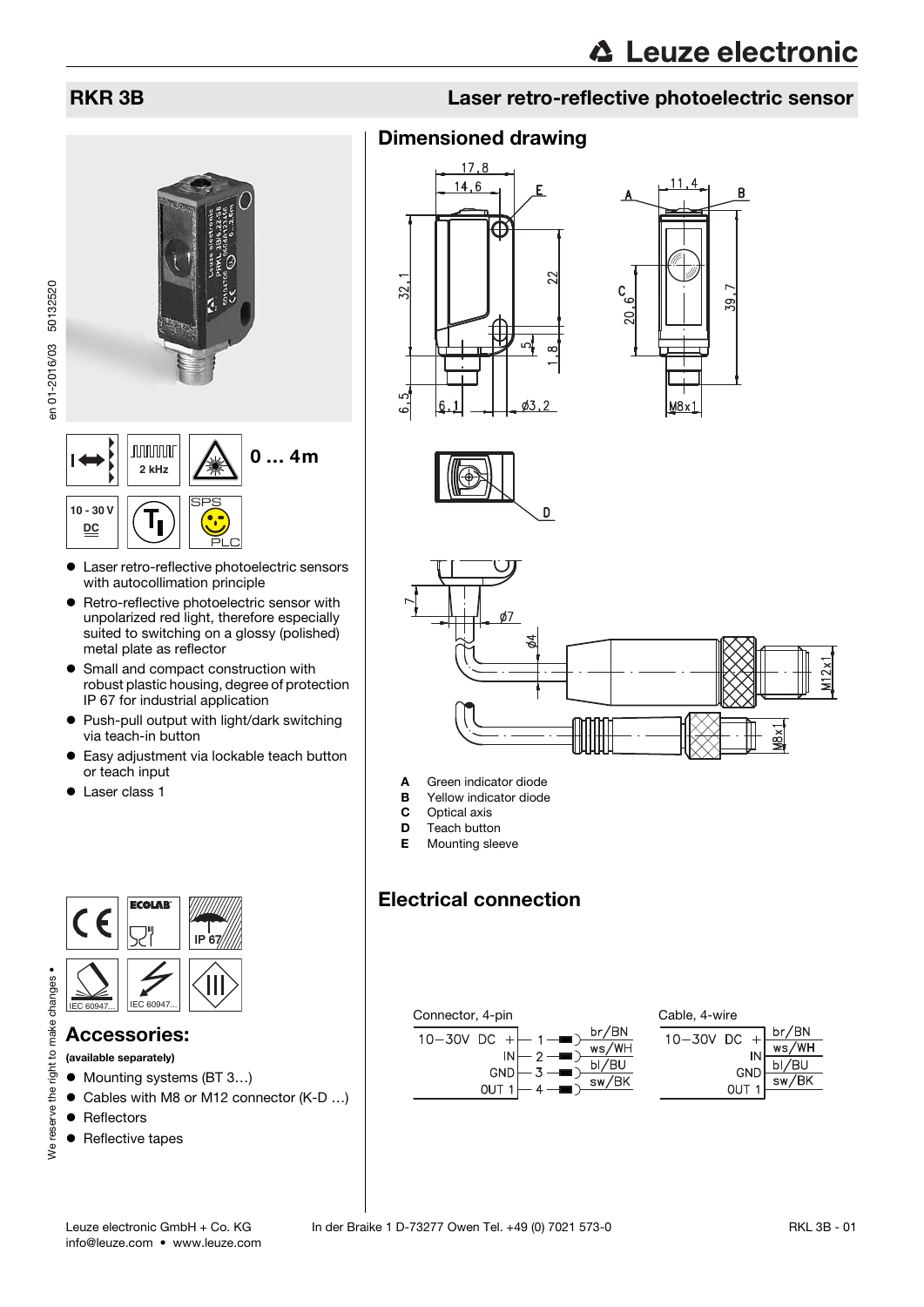# **△ Leuze electronic**

# RKL 3B

### Tables

| <b>Reflectors</b> |             |         |     | <b>Operating range</b> |         |     |     |  |
|-------------------|-------------|---------|-----|------------------------|---------|-----|-----|--|
|                   |             |         |     |                        |         |     |     |  |
|                   | <b>MTKS</b> | 50×50.1 |     |                        | 03.0m   |     |     |  |
| $\overline{2}$    | <b>MTKS</b> | 20×30   |     |                        | 02.4m   |     |     |  |
| 3                 | <b>MTKS</b> | 20x40.1 |     |                        | 0  1.5m |     |     |  |
| 4                 | Tape 6      | 50x50   |     |                        | 01.5m   |     |     |  |
|                   | 0           |         |     |                        | 3.0     |     | 4.0 |  |
| $\overline{c}$    | $\Omega$    |         |     | 2.4                    |         | 3.0 |     |  |
| 3                 | $\Omega$    |         | 1.5 |                        | 2.0     |     |     |  |
| 4                 | 0           |         | 1.5 |                        | 1.9     |     |     |  |

Operating range [m] Typ. operating range limit [m]

MTKS … = micro triple, screw type

### Notes

#### **Observe intended use!**

- $\&$  This product is not a safety sensor and is not intended as personnel protection.
- $\&$  The product may only be put into operation by competent persons.
- Only use the product in accor-dance with its intended use.
- 

#### Mounting system:



(part no. 50105585)  $① +② +③ = BT 3B$ (part no. 50105546)

# Technical data

#### Optical data

Typ. operating range limit (MTKS 50x50)  $\,$   $_{\rm 0\,... \,4m}$ 1)

Operating range 2) Light beam characteristic<br>Light spot diameter Light source 3) Laser class 1 acc. to IEC 60825-1:2007<br>Wavelength 655nm (visible red light, poly Max. output power  $0.7$ mW<br>Pulse duration  $\leq 5.5$ us Pulse duration

#### Timing

Switching frequency 2,000Hz Response time  $0.25 \text{ ms}$ <br>Readiness delay  $\leq 300 \text{ ms}$ Readiness delay

# **Electrical data**<br>Operating voltage  $U_R$

 $Residual$  ripple  $\leq 15\%$  of UBS of UBS of UBS of UBS of UBS of UBS of UBS of UBS of UBS of UBS of UBS of UBS of UBS of UBS of UBS of UBS of UBS of UBS of UBS of UBS of UBS of UBS of UBS of UBS of UBS of UBS of UBS of UBS of Open-circuit current 15mA Switching output <sup>4)</sup>

pin 2: teach input …/6.2…-S8.3 1 push-pull switching output pin 4: PNP light switching, NPN dark switching …/4.28 1 PNP switching output, light switching, pin 2: activation input

Function  $\begin{array}{l} \text{Function} \\ \text{Signal voltage high/low} \end{array}$   $\geq (U_B - 2V)/\leq 2V$ Signal voltage high/low  $\geq (U_{B}-2V)/\leq 2$ <br>Output current max. 100mA Output current  $\overline{a}$  max. 100mA<br>Operating range by the setting via teach-in Operating range

#### Indicators

Green LED<br>
Yellow LED<br>
Yellow LED Yellow LED<br>Yellow LED, flashing

# **Mechanical data**<br>Housing

Housing plastic (PC-ABS); 1 mounting sleeve, nickel-plated steel<br>
Optics cover plastic (PMMA) Optics cover plastic (PMMA)<br>
Weight with connector: Weight with connector: 10g with 200mm cable and connector: 20g

with 2m cable: 50g<br>2m cable (cross section 4x0.20mm<sup>2</sup>),<br>20nnector M8 metal, connector M8 metal,

#### Environmental data

Ambient temp. (operation/storage) -40°C … +55°C %/-40°C … +70°C<br>Protective circuit <sup>7)</sup> 2, 3 VDE safety class III<br>
Degree of protection<br>
IP 67 Degree of protection IP 67 Standards applied IEC 60947-5-2

#### Additional functions

Teach-in input/activation input  $T$ ransmitter active/not active  $\geq 8V/2V$ Activation/disable delay  $\leq 1 \text{ ms}$ <br>
Input resistance  $30k\Omega$ Input resistance

1) Typ. operating range limit: max. attainable range without function reserve 2) Operating range: recommended range with function reserve

3) Average life expectancy 50,000h at an ambient temperature of 25°C 4) The push-pull switching outputs must not be connected in parallel<br>5) Display "no function reserve" as vellow flashing LED is only available.

5) Display "no function reserve" as yellow flashing LED is only available in standard teach setting 6) Without mounting max.  $+50^{\circ}$ C with screw mounting on metal part up to  $+55^{\circ}$ C permissible

6) Without mounting max. +50°C, with screw mounting on metal part up to +55°C permissible<br>6) Without mounting max. +50°C, with screw mounting on metal part up to +55°C permissible<br>7) 2=polarity reversal protection, 3=short

2=polarity reversal protection, 3=short circuit protection for all transistor outputs

# Notes

Adapter plate: BT 3.2 (part no. 50103844) for alternate mounting on 25.4mm hole spacing (Omron E3Z, Sick W100…)



# $2, 3$

see tables<br>collimated. < 3mrad

laser (pulsed)

approx. 4mm at light beam gate

 $655$ nm (visible red light, polarized)<br>0.7mW

10 ... 30VDC (incl. residual ripple)<br> $\leq$  15% of U<sub>B</sub>

light path free, no function reserve 5)

0.2m cable with connector M8 or M12

pin 4: PNP light switching, NPN dark switching

1 push-pull switching output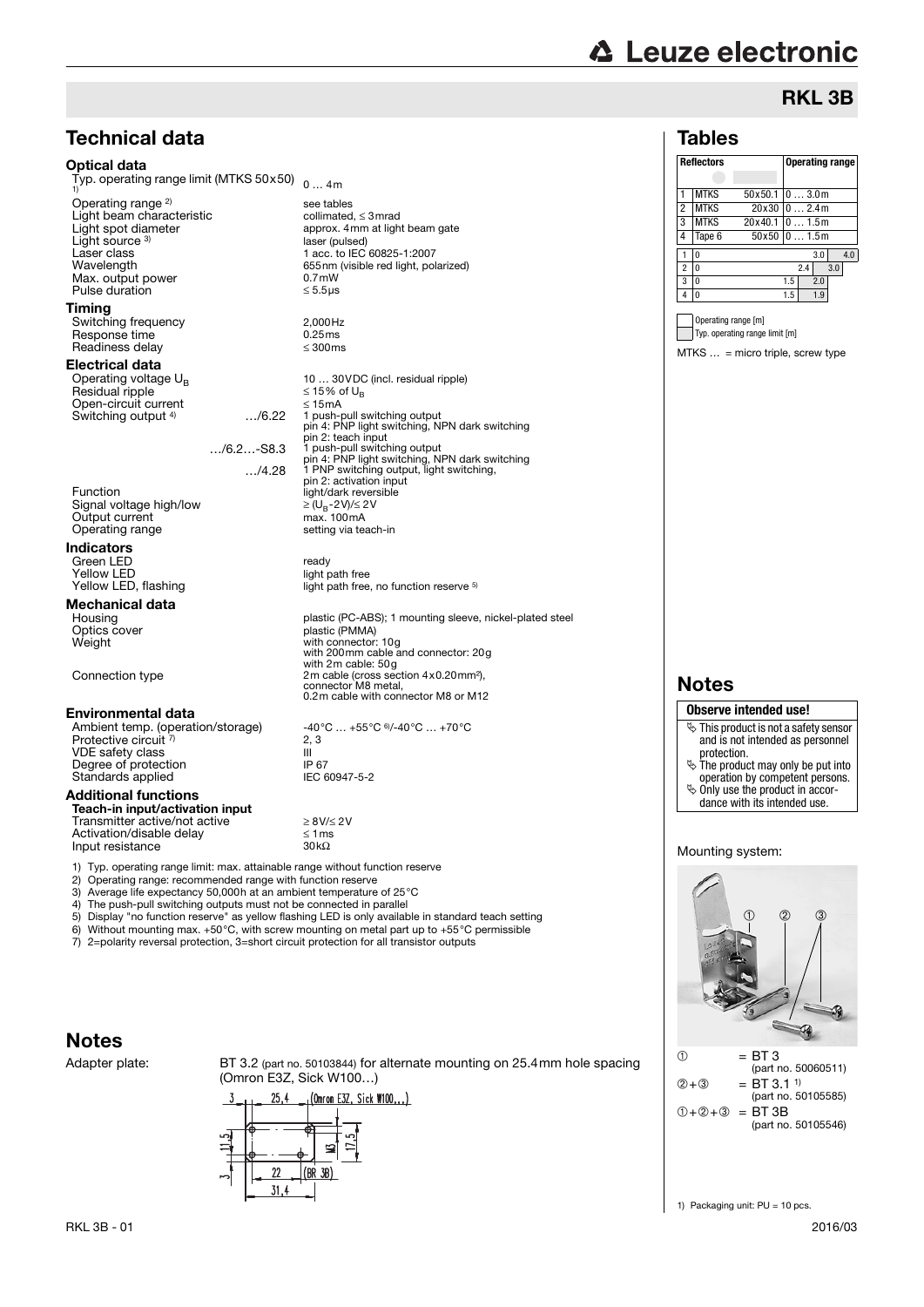# RKR 3B Laser retro-reflective photoelectric sensor

# Order guide

| <b>Selection table</b>    |                                                |                           |                          |                                             |                                               |  |
|---------------------------|------------------------------------------------|---------------------------|--------------------------|---------------------------------------------|-----------------------------------------------|--|
| Equipment $\blacklozenge$ |                                                |                           | Order code $\rightarrow$ | <b>RKL 3B/6.221-S8</b><br>Part no. 50130111 | 3B/6.221<br>no.50127637<br><b>RKL</b><br>Part |  |
| Output 1 (OUT 1)          | Push-pull switching output, configurable       | $\overline{\mathfrak{D}}$ | Light switching<br>∩     | $\bullet$                                   |                                               |  |
|                           |                                                |                           | Dark switching           | $\bullet$                                   |                                               |  |
|                           | PNP transistor output                          | <del>⊘</del>              | ∩<br>Light switching     |                                             |                                               |  |
|                           |                                                |                           | Dark switching           |                                             |                                               |  |
| Input (IN)                | Teach input                                    |                           |                          |                                             |                                               |  |
|                           | <b>Activation input</b>                        |                           |                          |                                             |                                               |  |
| Connection                | Cable 2,000 mm                                 | 4-wire                    |                          | $\bullet$                                   |                                               |  |
|                           | M8 connector, metal                            | 3-pin                     |                          |                                             |                                               |  |
|                           | M8 connector, metal                            | 4-pin                     | $\bullet$                |                                             |                                               |  |
|                           | 200 mm cable with M8 connector                 |                           | 3-pin                    |                                             |                                               |  |
|                           | 200 mm cable with M8 connector                 |                           | 4-pin                    |                                             |                                               |  |
|                           | 200 mm cable with M12 connector                |                           |                          |                                             |                                               |  |
| Setting                   | Teach-in via button (lockable) and teach input |                           |                          |                                             |                                               |  |
|                           | Teach-in via button                            |                           |                          |                                             |                                               |  |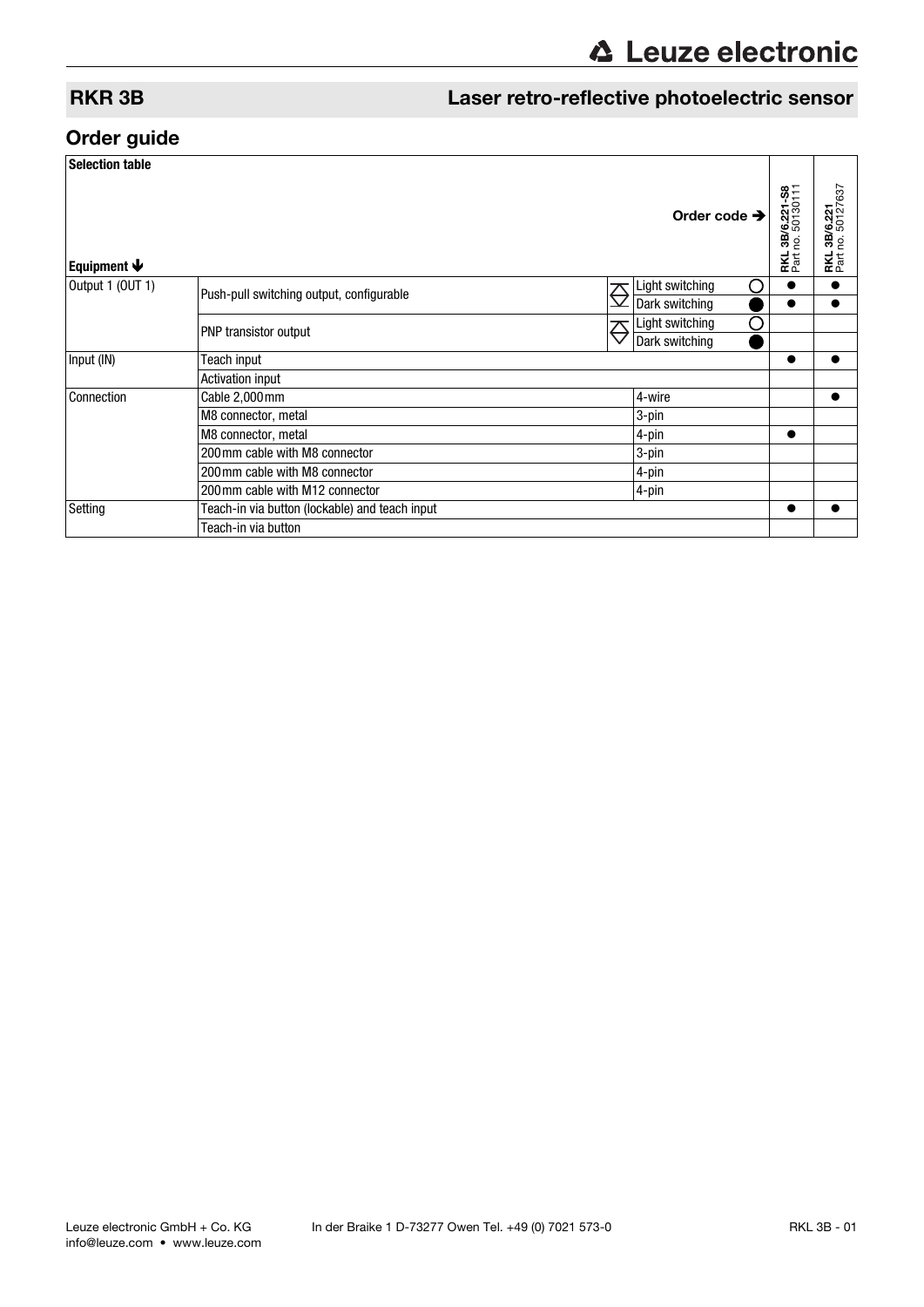# RKL 3B

# Laser safety notices – laser class 1

#### ATTENTION, LASER RADIATION – LASER CLASS 1

The device satisfies the requirements of IEC 60825-1:2007 (EN 60825-1:2007) safety regulations for a product of laser class 1 as well as the U.S. 21 CFR 1040.10 regulations with deviations corresponding to "Laser Notice No. 50" from June 24, 2007.

 $\%$  Observe the applicable statutory and local laser protection regulations.  $\%$  The device must not be tampered with and must not be changed in any way.

There are no user-serviceable parts inside the device. Repairs must only be performed by Leuze electronic GmbH + Co. KG.

# General information

- The laser retro-reflective photoelectric sensors RKL 3B/… have an optimized light beam propagation in the typical range of application of 0  $\ldots$  1m (not to be confused with the operating range, which is 0  $\ldots$  3m in combination with a reflector MTKS 50x50.1). This permits the reliable recognition of the smallest of parts or the positioning of objects with maximum precision across the entire area.
- For foil 6, the sensor's side edge must be aligned parallel to the side edge of the reflective tape.
- The sensor is constructed on the basis of the autocollimation principle, i.e., light being transmitted and light being received propagate along the same light axis. This permits the photoelectric sensor to be installed directly behind small holes or diaphragms. The smallest permissible diaphragm diameter for secure functioning is 3mm.



 The achievable resolution depends significantly on the device setting. Depending on the teach mode, the following values are possible:

| Setting                                       | Detection from object size 1) |
|-----------------------------------------------|-------------------------------|
| Max. operating range<br>(factory setting)     | 1.5 <sub>mm</sub>             |
| Normal sensor sensitivity<br>(standard teach) | 1 mm                          |
| Maximum sensor sensitivity<br>(dynamic teach) | $0.10.2$ mm                   |

1) All specifications are typical values and may vary for each unit.

 For safety reasons, the laser transmitter is equipped with a monitor, which automatically switches off the transmitter in case of a component defect. In case of failure, the yellow LED flashes rapidly and the green LED is off. The state is irreversible and the sensor must be exchanged.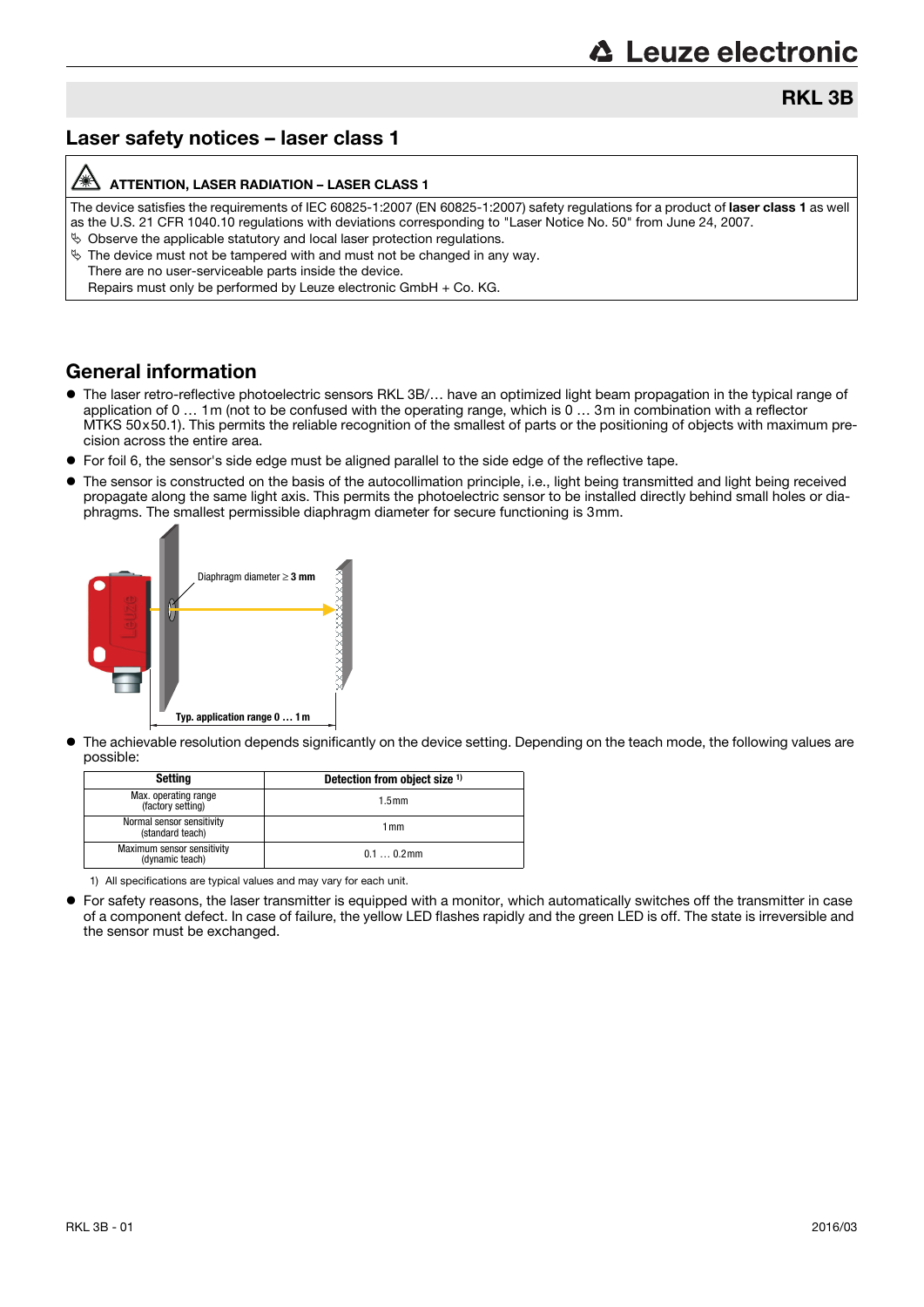# RKR 3B Laser retro-reflective photoelectric sensor

# Sensor adjustment (teach) via teach button



# **• Prior to teaching:**

Clear the light path to the reflector! The device setting is stored in a fail-safe way. A reconfiguration following power failure or switch-off is thus not required.



#### Standard teaching for average sensor sensitivity

- Press teach button until both LEDs flash simultaneously.
- Release teach button.
- **Ready.**

After standard teaching, the sensor switches for objects with a minimum size of 1mm (see table under "General Information").

If both LEDs flash rapidly after the teach event, a teaching error has happened. Please check the alignment of the light beam onto the reflector and carry out another teach event.

2 … 7s simultaneously flashing at  $3H<sub>z</sub>$ LED green LED yellow

#### Teaching for maximal sensor sensitivity (dynamic teaching)

- **Press teach button until both LEDs flash alter**nately. Sensor remains in teach mode even after the teach button has been released.
- Move some objects through the light path or swing a single object slowly back and forth through the light path.
- **Briefly press the teach button to terminate the** teach event.
- **•** Ready.



After teaching for maximum sensor sensitivity, the sensor switches for objects with a minimum size of 0.1 … 0.2mm (see table under "General Information").

If both LEDs flash rapidly after the teach event, a teaching error has happened. Please check the alignment of the light beam onto the reflector and carry out another teach event.

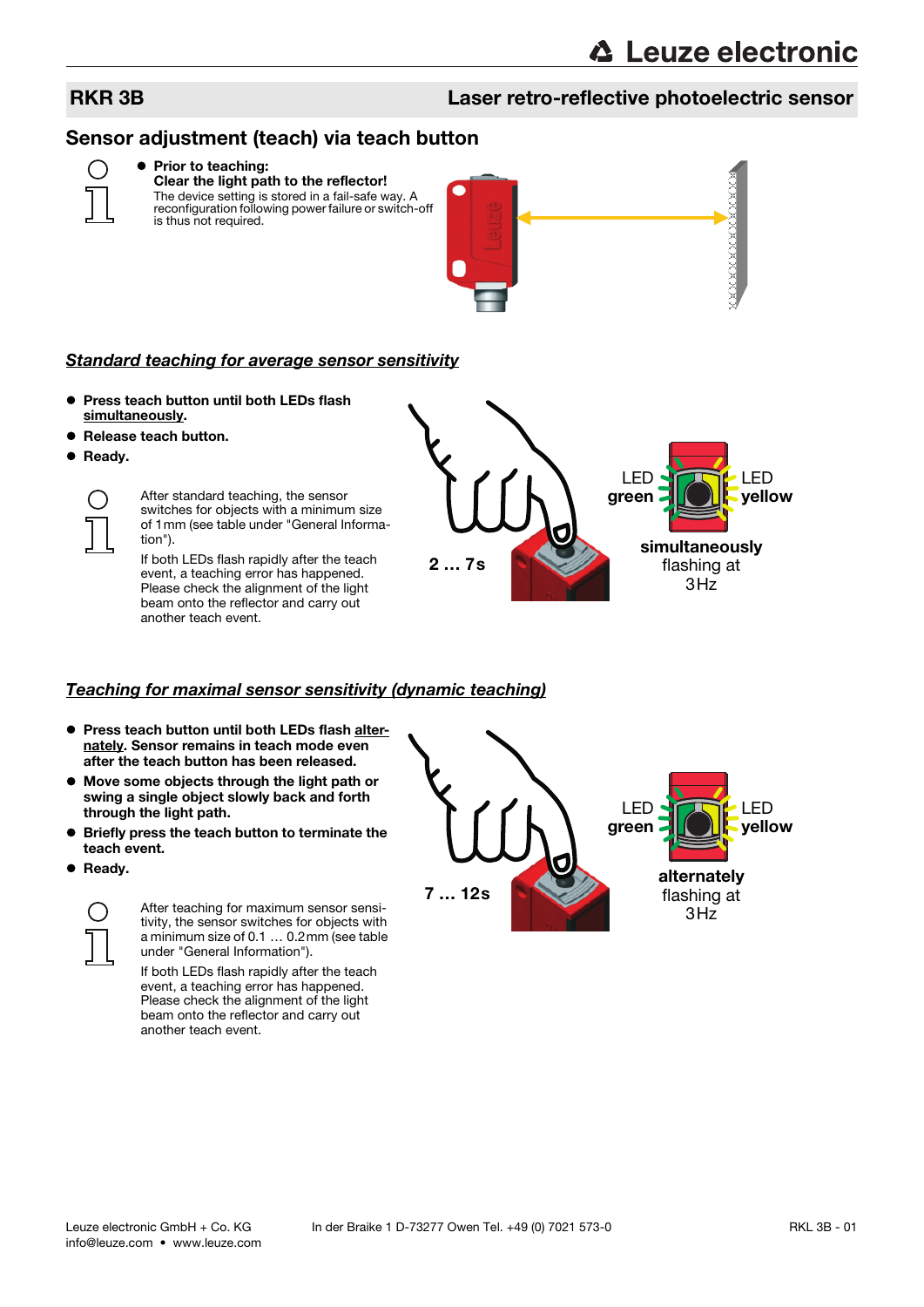RKL 3B

# Teaching for maximum operating range (factory setting at delivery)

- Prior to teaching: Cover the light path to the reflector!
- **Procedure as for standard teaching.**



#### Adjusting the switching behavior of the switching output – light/dark switching

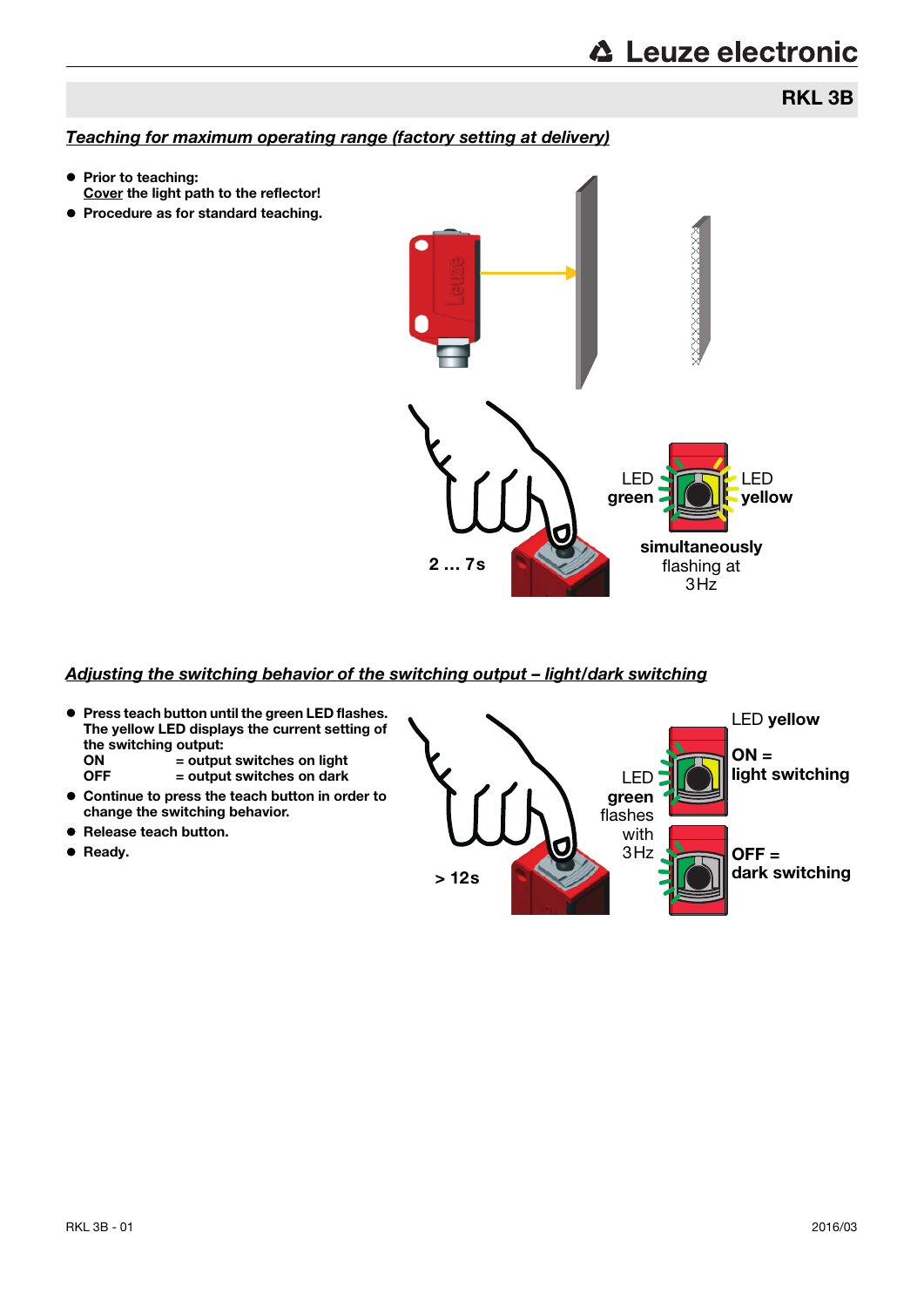# RKR 3B Laser retro-reflective photoelectric sensor

# Locking the teach button via the teach input



A static high signal  $( \geq 4 \,\text{ms})$  on the teach input locks the teach button on the device if required so that no manual operation is possible (e.g. protection against erroneous operation or manipulation).

If the teach input is not connected or if there is a static low signal, the button is unlocked and can be operated freely.



# Sensor adjustment (teach) via teach input



 $U_{\text{Teach low}} \leq 2V$  $U_{\text{Teach hidh}} \geq (U_B - 2V)$ 

Prior to teaching: Clear the light path to the reflector!

The following description applies to PNP switching logic!

The device setting is stored in a fail-safe way. A reconfiguration following power failure or switch-off is thus not required.

#### Standard teaching for average sensor sensitivity





shortest teaching duration for standard teaching: approx. 12ms



After standard teaching, the sensor switches for objects with a minimum size of 1mm (see table under "General Information").